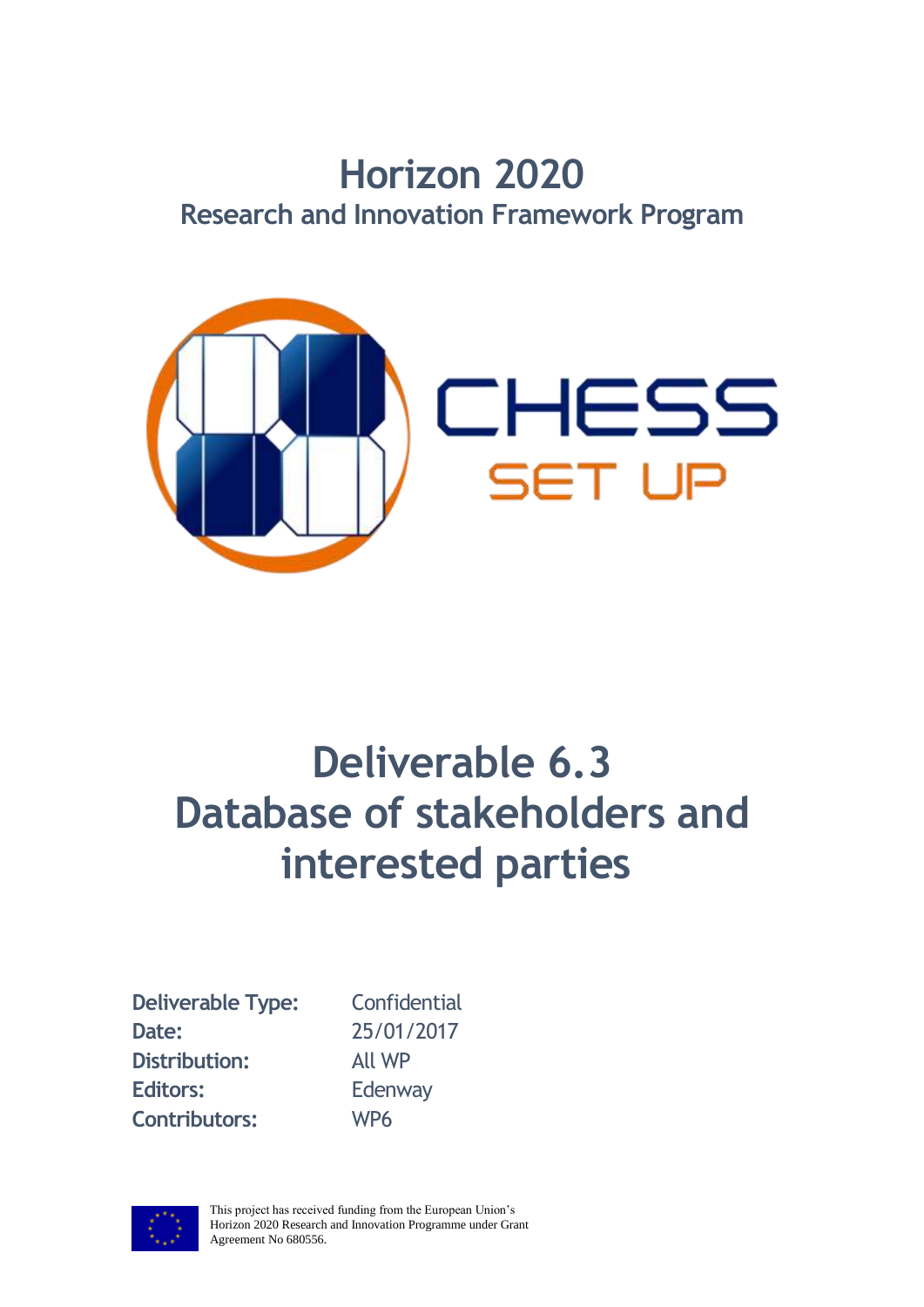

| Partner | Authors                                           |
|---------|---------------------------------------------------|
| Edenway | Sébastien Dalmas<br>Lucia González<br>Roby Moyano |

# *Document history*

| Date       | Version | Editor         | Change | <b>Status</b> |
|------------|---------|----------------|--------|---------------|
| 25/01/2017 |         | <b>EDENWAY</b> |        | Creation      |
|            |         |                |        |               |
|            |         |                |        |               |
|            |         |                |        |               |
|            |         |                |        |               |

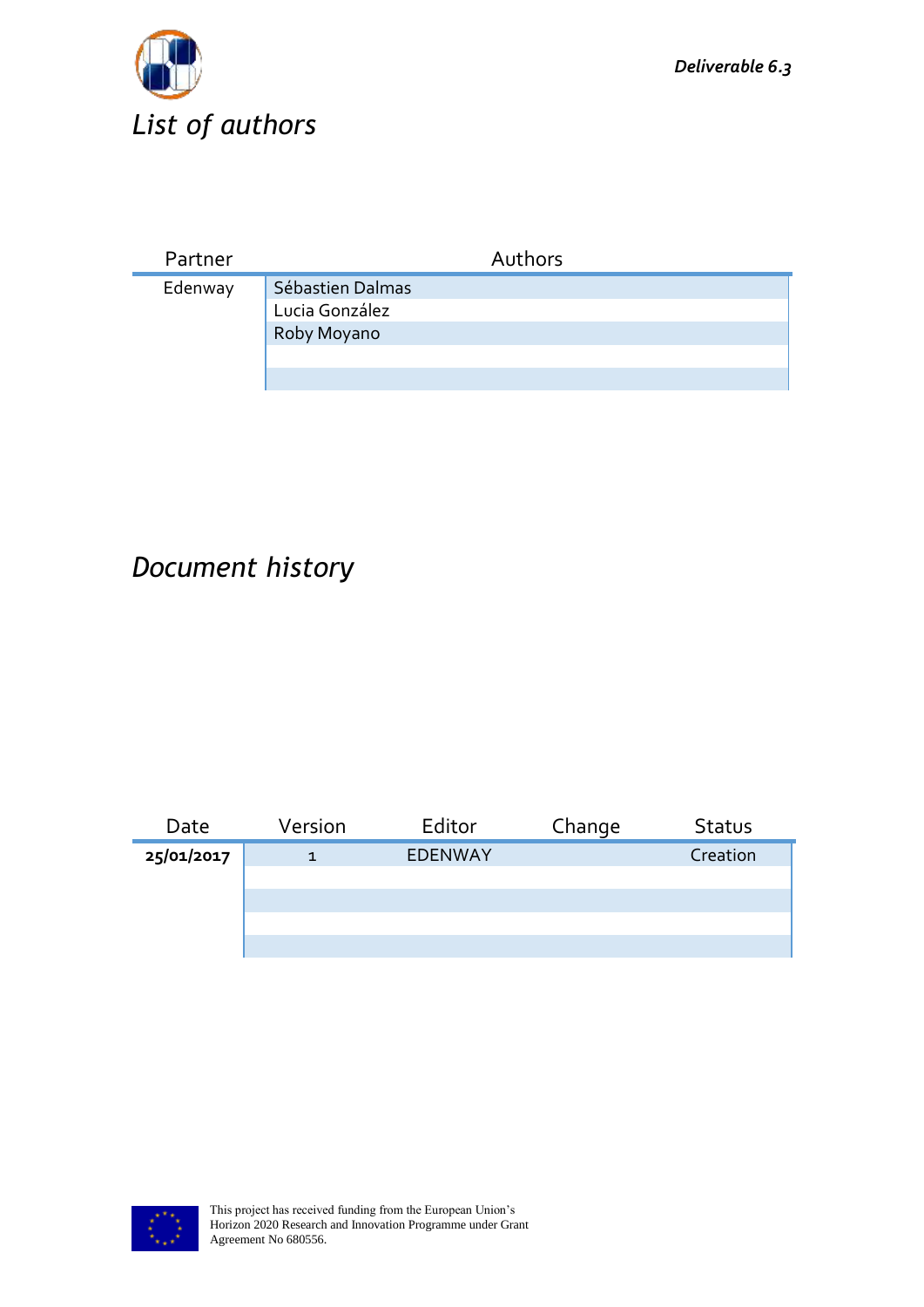

#### Table of Contents

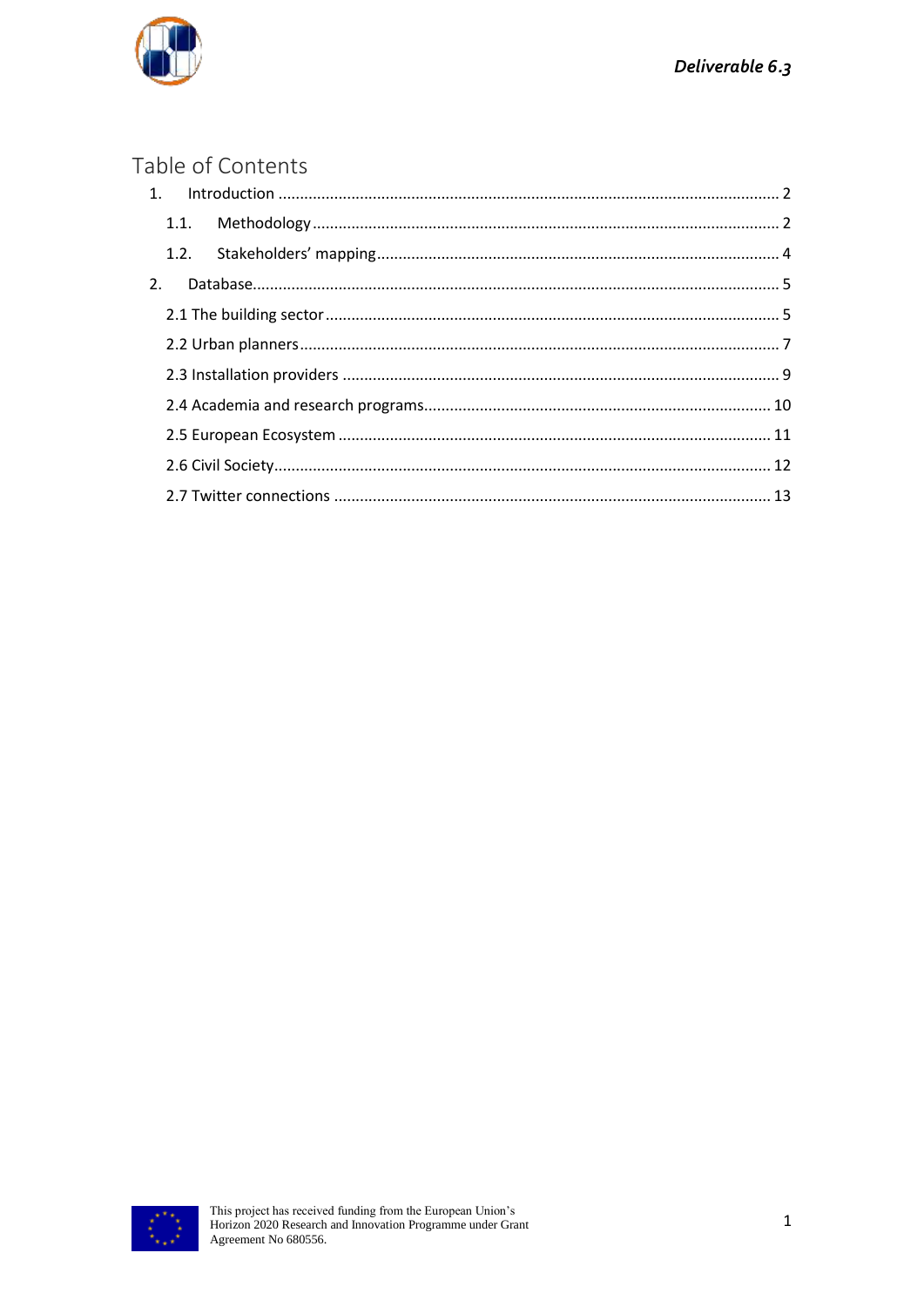

## <span id="page-3-0"></span>**1. Introduction**

Communication activities aim to raise awareness about the general issues which our project is dealing with. These activities should have a broad range of audience, and start as soon as the project is defined.

Dissemination activities are meant to spread the results of the project, they are closely linked to them, and must only interest the groups dealing with the same concerns. Hence, and in order to lead a successful dissemination campaign, we must identify this groups of interest or stakeholders, and tailor our message.

This deliverable presents our previous work of stakeholders' identification, as the data we have gathered during the first months of the project. We assume that it must be conceived as a basis, and be enriched all along the project's life.

#### <span id="page-3-1"></span>**1.1. Methodology**

At the beginning of the project, we identified several groups of persons that would have an interest in the CHESS SETUP system. These members of the civil society or professionals could be interested in implementing directly the system, or to learn about the present technological combination.

As detailed in the communication plan, the following figure introduces the stakeholders' groups.



Therefore, every member of the consortium was ask to provide their contact details that would-be part of our stakeholders' groups in the table below. The very first CHESS

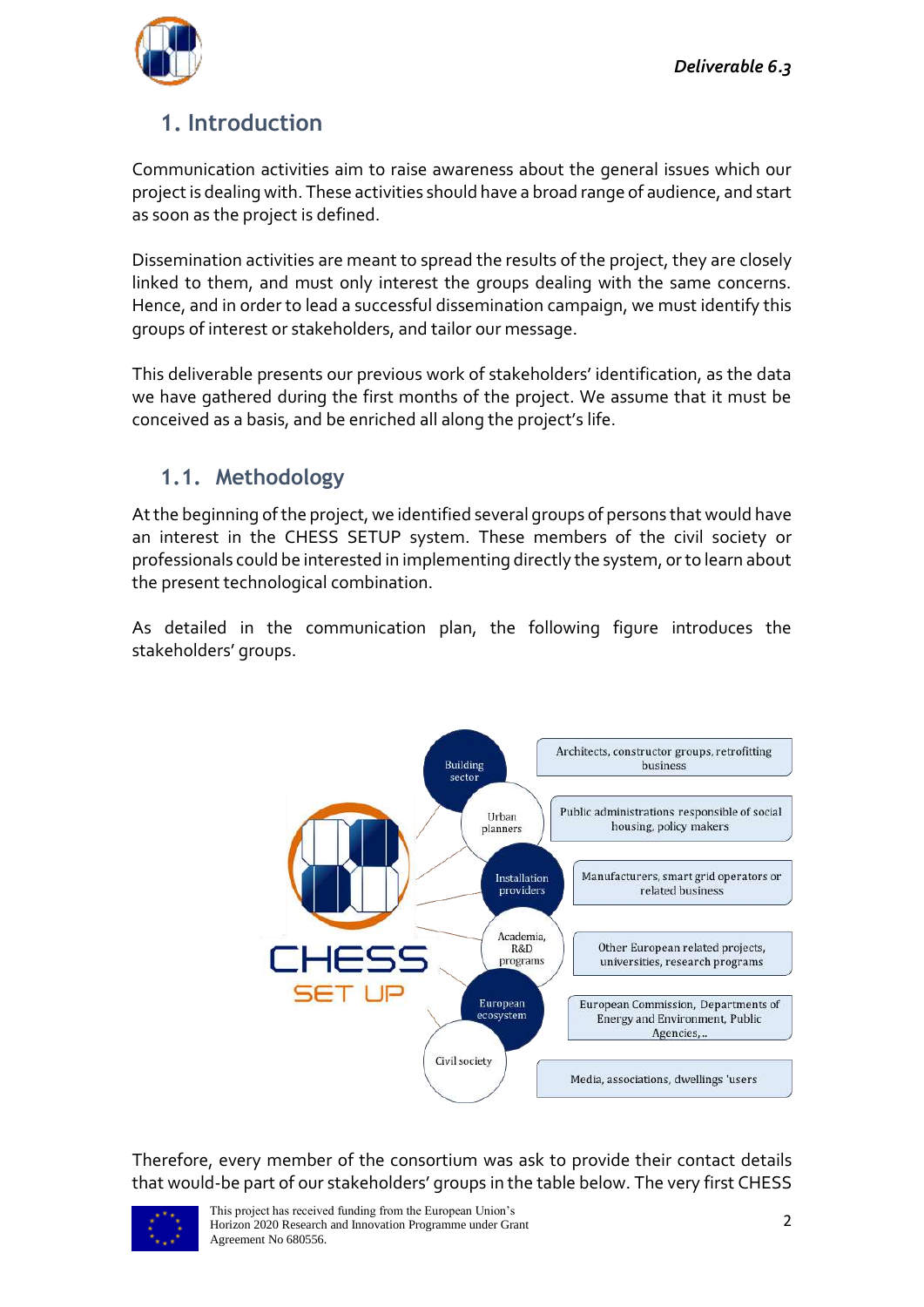

SETUP's audience must be composed of the amount of each member's audience, and grow from this basis all along the project life and activities.

| <b>Type/Sub-types</b>         | Organization | Location | <b>Contact name</b> |  |  |
|-------------------------------|--------------|----------|---------------------|--|--|
| <b>Building sector</b>        |              |          |                     |  |  |
| Architects                    |              |          |                     |  |  |
| Constructor groups            |              |          |                     |  |  |
| Retrofitting business         |              |          |                     |  |  |
| Centre Management             |              |          |                     |  |  |
| Companies                     |              |          |                     |  |  |
| <b>Urban Planners</b>         |              |          |                     |  |  |
| Organizations                 |              |          |                     |  |  |
| responsible of Public         |              |          |                     |  |  |
| Housing programs and          |              |          |                     |  |  |
| <b>Public Administrations</b> |              |          |                     |  |  |
| Policy makers                 |              |          |                     |  |  |
| <b>Installation providers</b> |              |          |                     |  |  |
| Manufacturers                 |              |          |                     |  |  |
| Smart grid related            |              |          |                     |  |  |
| companies                     |              |          |                     |  |  |
| Academia/Research program     |              |          |                     |  |  |
| <b>European Ecosystem</b>     |              |          |                     |  |  |
| Departments of                |              |          |                     |  |  |
| Energy/Environment            |              |          |                     |  |  |
| <b>Public Agencies</b>        |              |          |                     |  |  |
| <b>Civil Society</b>          |              |          |                     |  |  |
| Media                         |              |          |                     |  |  |
| Other groups of               |              |          |                     |  |  |
| interest                      |              |          |                     |  |  |

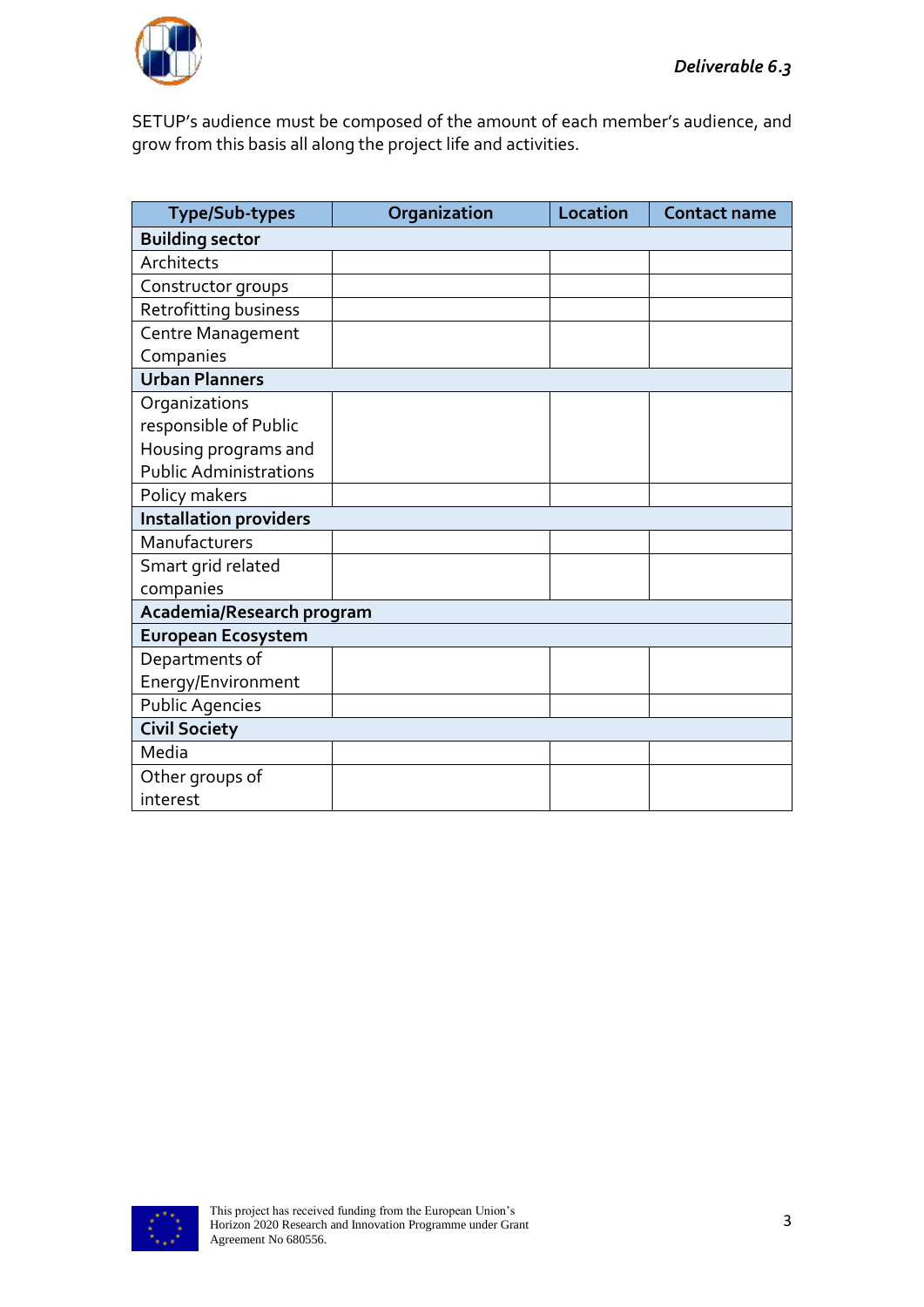

### <span id="page-5-0"></span>**1.2. Stakeholders' mapping**

Depending on their level of influence and interest, the main CHESS SETUP stakeholders have been mapped across the following diagram in four categories:

| <b>Context setters</b>     | <b>Key players</b>                 |
|----------------------------|------------------------------------|
| <b>Construction groups</b> | <b>Public entities</b>             |
| Policy makers              | Social Housing programs            |
| <b>Manufacturers</b>       | Retrofitting business              |
| <b>Architects</b>          | <b>Centre Management Companies</b> |
|                            | Smart grid related business        |
| Crowd                      | <b>Subjects</b>                    |
|                            | European projects                  |
|                            | NGOs and activists                 |
|                            | Academia and research programs     |
|                            | The European ecosystem             |
|                            | Energy consumers and tax payers.   |

As defined in the project's communication and dissemination plan, all parties have been classified among the three most relevant groups: *Context setters, Subjects* and *Key players*.

Interest

Also, an analysis related to the communication channels and options has been performed in order to better target each stakeholder group according to the following chart:



Both website and Twitter will target specific stakeholders and interested parties by customizing the content of each message disseminated.

The following chapter gathers all CHESS SETUP stakeholders and interested parties identified according to the mapping presented here.

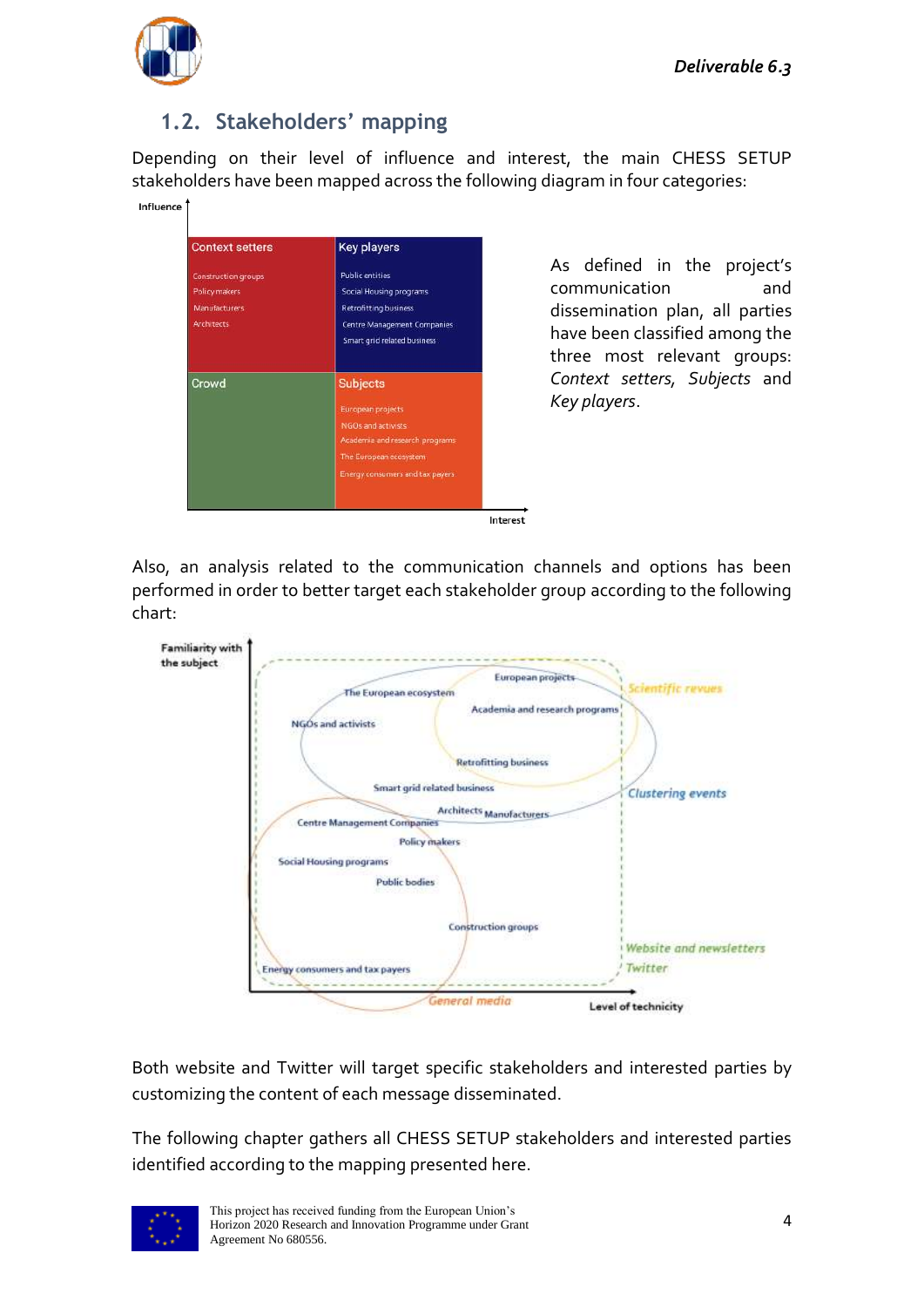

#### <span id="page-6-0"></span>**2. Database**

### <span id="page-6-1"></span>**2.1 The building sector**

| Type/Sub-         | Organisation                     | Key person              | Location                | Relative CSU  |
|-------------------|----------------------------------|-------------------------|-------------------------|---------------|
| Type              |                                  |                         |                         | member        |
|                   | Comsa Emte                       |                         | Barcelona, E            | <b>EDNW</b>   |
|                   | Caplin Homes                     |                         | Leicestershire, UK      | <b>CRBY</b>   |
|                   | Choice Housing                   | <b>Brian Rankin</b>     |                         | <b>ULSTR</b>  |
|                   | iMat - Centro Tecnológico        | Ferrer Gabarró, Clara   | Barcelona, E            | <b>BCE</b>    |
|                   | de la Construcción               |                         |                         |               |
|                   | <b>Bouwend Nederland</b>         |                         | Zoetermeer, NL          | <b>WDK</b>    |
| Constructor       | <b>NOM Nieuwbouw</b>             |                         | Roosendaal, NL          | <b>WDK</b>    |
| groups            | SBRCURnet                        |                         | Delft, NL               | <b>WDK</b>    |
|                   | Constructora CALAF,              |                         | Calaf, E                | LAVOLA        |
|                   | SAU                              |                         |                         |               |
|                   | Constructora d'Aro               |                         | Manresa, E              | LAVOLA        |
|                   | <b>COPICSA</b>                   |                         | Barcelona, E            | LAVOLA        |
|                   | Sorigué Grup                     |                         | Barcelona, E            | LAVOLA        |
|                   | Vías y Construcciones, SA        |                         | Barcelona, E            | LAVOLA        |
|                   | <b>Staniforth Architects</b>     |                         | Leicester, UK           | <b>CRBY</b>   |
|                   | <b>Paul McAlister Architects</b> | Paul McAlister          | Portadown, UK           | <b>ULSTR</b>  |
|                   | La Col                           | Arnau Andrés            | Barcelona, E            | <b>BCE</b>    |
|                   | <b>ACE</b>                       |                         | Brussels, B             | <b>WDK</b>    |
|                   | Bo1 Arquitectes Amadó-           | <b>Sander Cornelius</b> | Barcelona, E            | <b>WATTIA</b> |
|                   | Domènech                         |                         |                         |               |
|                   | Baena Casamor                    |                         | Barcelona, E            | LAVOLA        |
|                   | Arquitectes BCQ                  |                         |                         |               |
| <b>Architects</b> | CDBArquitectura                  |                         | Barcelona, E            | LAVOLA        |
|                   | <b>GCA Architects</b>            |                         | Barcelona, E            | LAVOLA        |
|                   | JSS Associeats Enginyeria        |                         | Barcelona, E            | LAVOLA        |
|                   | <i>i</i> Arquitectura            |                         |                         |               |
|                   | Pich-Aguilera Arquitectos        |                         | Barcelona, E            | <b>LAVOLA</b> |
|                   | QEstudi                          |                         | Barberà del Vallès, E   | LAVOLA        |
|                   | Aquidos Barcelona                |                         | Barcelona, E            | LAVOLA        |
|                   | Badia-Arquitectes                |                         | Terrassa, E             | LAVOLA        |
|                   | <b>Batlle I Roig Arquitectes</b> |                         | Esplugues, E            | LAVOLA        |
|                   | Platform31                       |                         | Den Haag, NL            | <b>WDK</b>    |
|                   | Energiesprong                    |                         |                         |               |
| Retrofitting      | <b>Bureau Veritas</b>            | José Miquel Duran       | San Cugat del Vallès,   | <b>BCE</b>    |
| business          |                                  | Boldova                 | E                       |               |
|                   | Northern Ireland Housing         | Andy Frew               | Belfast, IRL            | <b>ULSTR</b>  |
|                   | Executive                        |                         |                         |               |
|                   | <b>CEM Can Felipa</b>            |                         | Barcelona, E            | <b>VLC</b>    |
|                   | <b>CEM Parc del Garraf</b>       |                         | Vilanova i la Geltrú, E | <b>VLC</b>    |

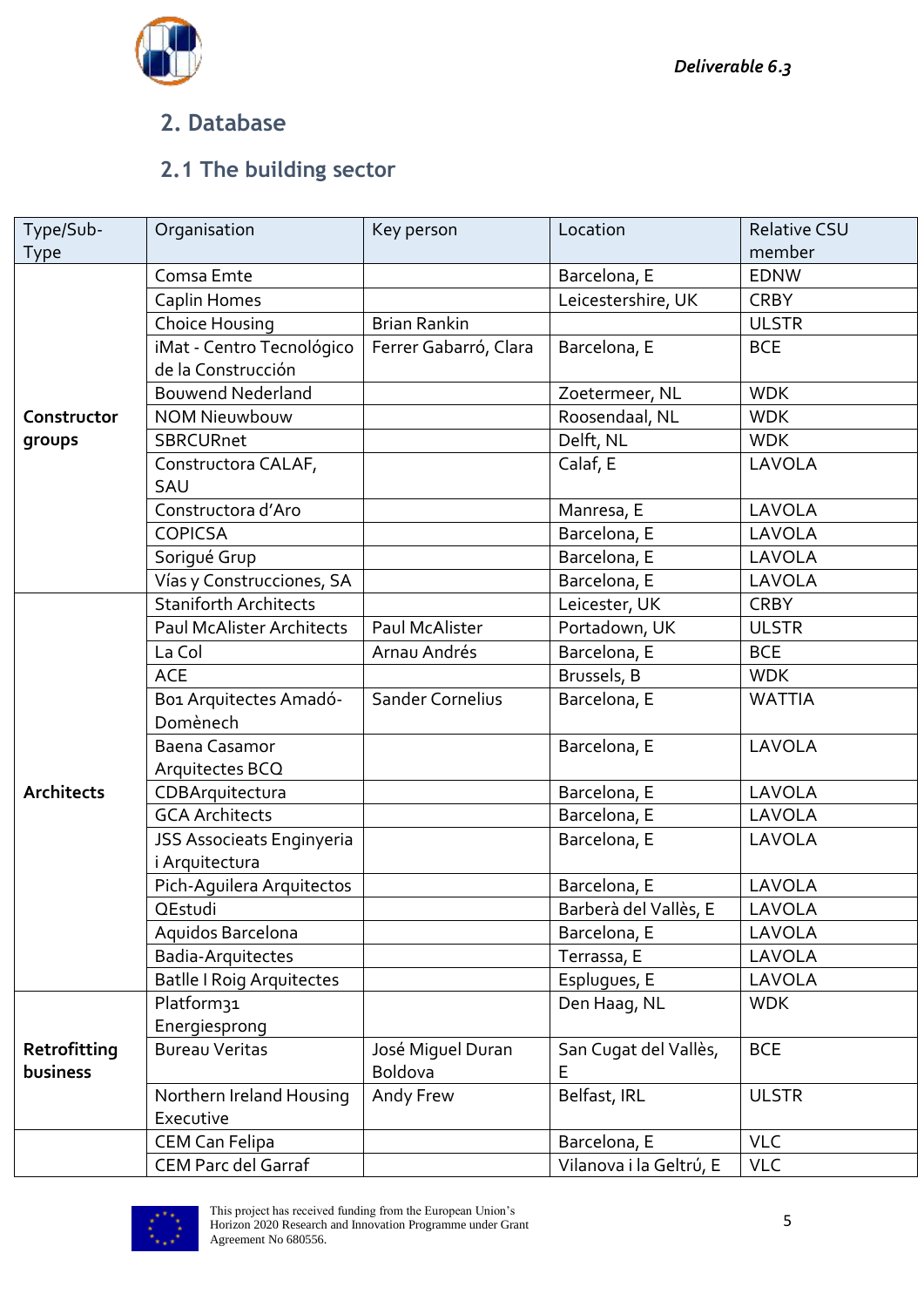

| Centre     | <b>Aquatic Fitness Centre</b>   | Cervera, E         | <b>VLC</b> |
|------------|---------------------------------|--------------------|------------|
| Management | Bac de Roda Sport A.I.E         | Barcelona, E       | <b>VLC</b> |
| Companies  | Duet Sports                     | Barcelona, E       | <b>VLC</b> |
|            | <b>CEM Bellaterra</b>           | Bellaterra, E      | <b>VLC</b> |
|            | Atlètic Terrassa Hockey<br>Club | Terrassa, E        | <b>VLC</b> |
|            | Piscina de El Coto              | Gijón, E           | <b>VLC</b> |
|            | Esportinat                      | València, E        | <b>VLC</b> |
|            | Fundación Deportiva             | València, E        | <b>VLC</b> |
|            | Municipal                       |                    |            |
|            | Real Canoe N.C.                 | Madrid, E          | <b>VLC</b> |
|            | Centro Deportivo Socio-         | Burgos, E          | <b>VLC</b> |
|            | Cultural Militar (CDSCM)        |                    |            |
|            | Club de Pádel la Moraleja       | Alcobendas, E      | <b>VLC</b> |
|            | Altamarca Fitness Club          | Écija, E           | <b>VLC</b> |
|            | Prado Sport SL                  | Lepe, E            | <b>VLC</b> |
|            | Club Deportivo                  | Vitoria-Gasteiz, E | <b>VLC</b> |
|            | Mendizorrotza                   |                    |            |

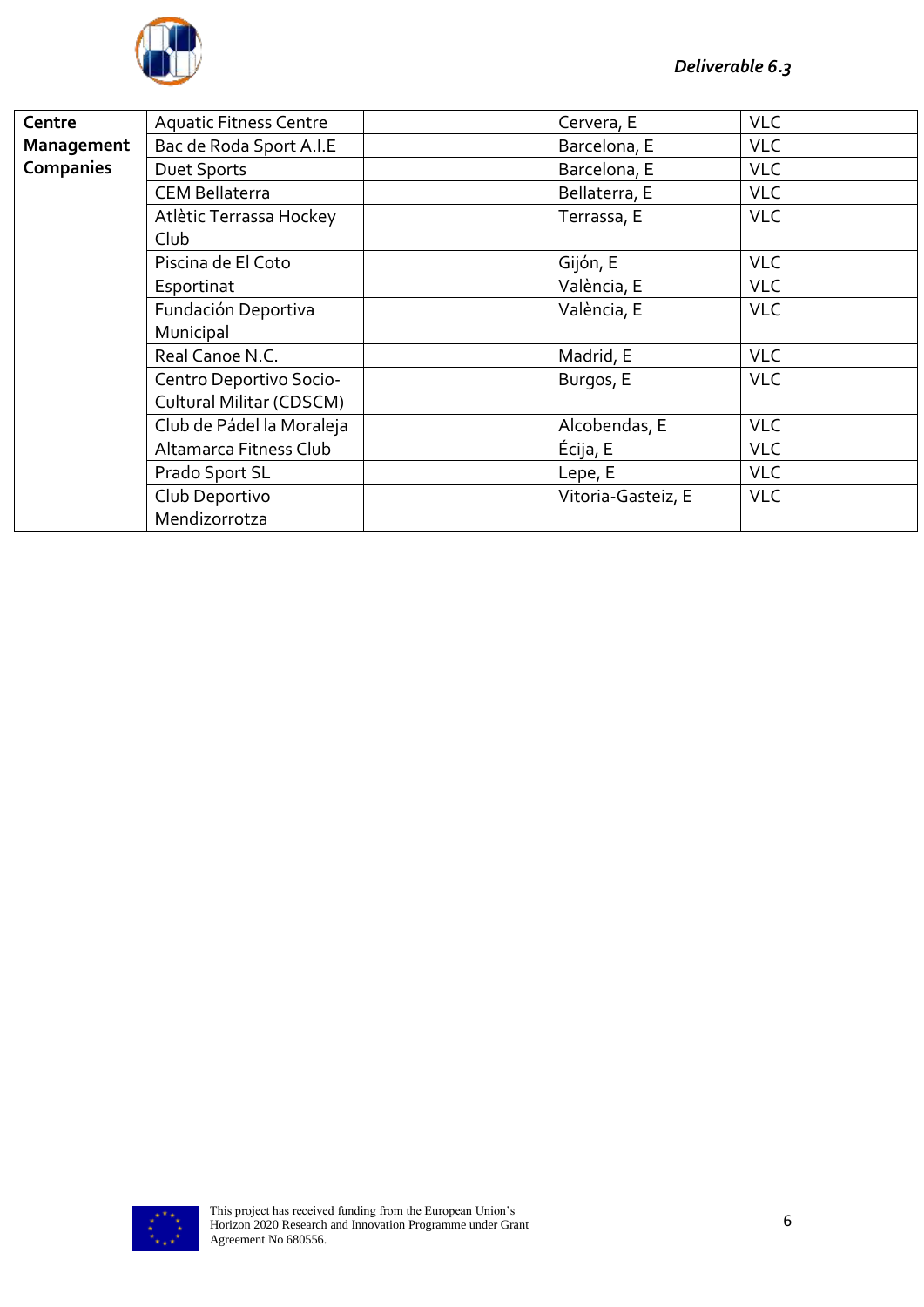

### <span id="page-8-0"></span>**2.2 Urban planners**

| Type/Sub-              | Organisation                     | Key person              | Location             | <b>Relative CSU</b> |
|------------------------|----------------------------------|-------------------------|----------------------|---------------------|
| Type                   |                                  |                         |                      | member              |
|                        | <b>City Council of Barcelona</b> |                         | Barcelona, E         | <b>EDNW</b>         |
|                        | City Council of Lloret de        |                         | Lloret de Mar, E     | <b>EDNW</b>         |
|                        | Mar                              |                         |                      |                     |
|                        | City Council of Hospitalet       |                         | Hospitalet de        | <b>EDNW</b>         |
|                        | de Llobregat                     |                         | Llobregat, E         |                     |
|                        | City Council of                  |                         | Martorelles, E       | <b>EDNW</b>         |
|                        | Martorelles                      |                         |                      |                     |
|                        | City Council of Santa            |                         | Santa Perpetua de la | <b>EDNW</b>         |
|                        | Perpetua de la Mogoda            |                         | Mogoda, E            |                     |
|                        | <b>Barcelona Provincial</b>      |                         | Barcelona, E         | <b>EDNW</b>         |
|                        | Council                          |                         |                      |                     |
|                        | Tarragona Provincial             |                         | Tarragona, E         | <b>EDNW</b>         |
|                        | Council                          |                         |                      |                     |
|                        | InnDEA Valencia                  |                         | Valencia, E          | <b>EDNW</b>         |
|                        | Government of Catalonia          |                         | Barcelona, E         | <b>EDNW</b>         |
|                        | Barcelona Activa                 |                         | Barcelona, E         | <b>EDNW</b>         |
|                        | <b>City Council of Sabadell</b>  | Raquel Iglesias / Oriol | Barcelona, E         | <b>EDNW</b>         |
|                        |                                  | Llevot                  |                      |                     |
| <b>Entities</b>        | Ville d'Orléans                  | Nelly Bonnefoy /        | Orléans, F           | <b>EDNW</b>         |
| responsible of         |                                  | Antoine Giachonetti     |                      |                     |
| <b>Social</b>          | Corby Borough Council            |                         | Corby, UK            | <b>CRBY</b>         |
| Housing                |                                  |                         |                      |                     |
| Program and            | Northamptonshire                 |                         | Northamptonshire,    | <b>CRBY</b>         |
| <b>Public entities</b> | <b>County Council</b>            |                         | <b>UK</b>            |                     |
|                        | Causeway Coast & Glens           | Patricia O'Brien        | Coleraine, UK        | <b>ULSTR</b>        |
|                        | <b>Borough Council</b>           |                         |                      |                     |
|                        | TTA - Trama                      | Xavier Vallvé           | Barcelona, E         | <b>BCE</b>          |
|                        | Tecnoambiental                   |                         |                      |                     |
|                        | Area metropolitana de            | Gil Lladó i Morales     | Barcelona, E         | <b>BCE</b>          |
|                        | Barcelona                        |                         |                      |                     |
|                        | <b>VIMCORSA</b>                  | Francisco Paniagua      | Córdoba, E           | <b>BCE</b>          |
|                        | <b>VIMED</b>                     |                         | Viladecans, E        | <b>BCE</b>          |
|                        | AMS Institute                    |                         | Amsterdam, NL        | <b>WDK</b>          |
|                        | Ajuntament de Sant               |                         | Sant Sadurní         | <b>VLC</b>          |
|                        | Sadurni d'Anoia                  |                         | d'Anoia, E           |                     |
|                        | Ayuntamiento Puerto              |                         | Puerto Lumbreras, E  | <b>VLC</b>          |
|                        | Lumbreras                        |                         |                      |                     |
|                        | Ajuntament de Roses              |                         | Roses, E             | <b>VLC</b>          |
|                        | Ayuntamiento San                 |                         | San Sebastián de los | <b>VLC</b>          |
|                        | Sebastián de los Reyes           |                         | Reyes, E             |                     |
|                        | Ajuntament de Nules              |                         | Nules, E             | <b>VLC</b>          |
|                        | Ayuntamiento de Soria            |                         | Soria, E             | <b>VLC</b>          |

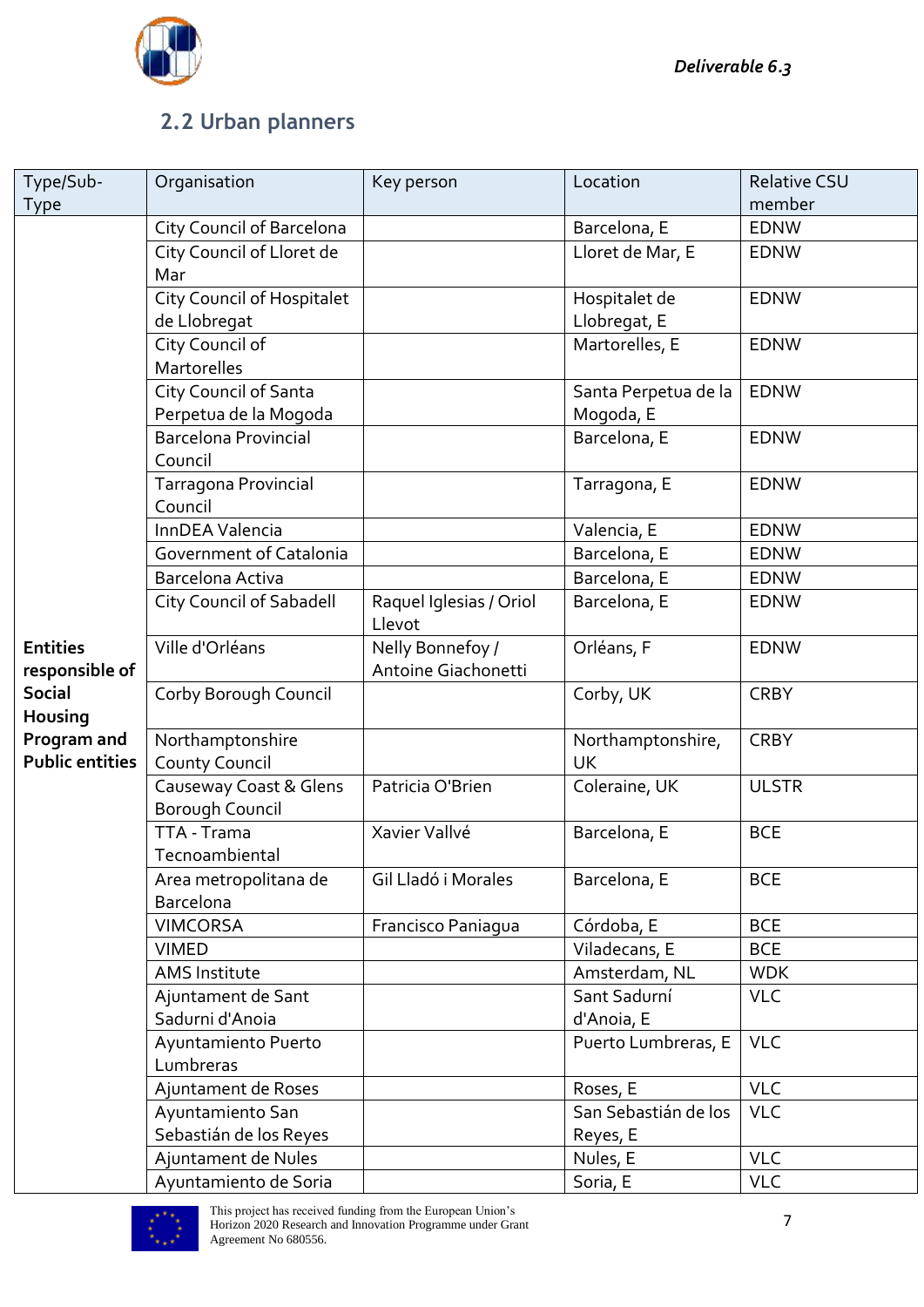

|                      | Ayuntamiento de Ávila            |                          | Ávila, E              | <b>VLC</b> |
|----------------------|----------------------------------|--------------------------|-----------------------|------------|
|                      | Ayuntamiento Villaviciosa        |                          | Villaviciosa de       | <b>VLC</b> |
|                      | de Odón                          |                          | Odón, E               |            |
|                      | Instituto Municipal de           |                          | Córdoba, E            | <b>VLC</b> |
|                      | Córdoba                          |                          |                       |            |
|                      | Ayuntamiento de Níjar            |                          | Níjar, E              | <b>VLC</b> |
|                      | Ayuntamiento de Moquer           |                          | Moguer, E             | <b>VLC</b> |
|                      | Donostiako Udala                 |                          | Donostia, E           | <b>VLC</b> |
|                      | Ayuntamiento de Vitoria-         |                          | Vitoria-Gasteiz, E    | <b>VLC</b> |
|                      | Gasteiz                          |                          |                       |            |
|                      | <b>SEK International Schools</b> |                          | La Garriga, E         | <b>VLC</b> |
|                      | Universitat Jaume I              |                          | Castelló de la Plana, | <b>VLC</b> |
|                      |                                  |                          | Е                     |            |
|                      | <b>VNDelta HeatNetwork</b>       |                          | Den Bosch, NL         | <b>WDK</b> |
| <b>Policy makers</b> | Agència d'Energia de             | Irma Soldevilla i Garcia | Barcelona, E          | <b>BCE</b> |
|                      | <b>Barcelona</b>                 |                          |                       |            |
|                      | Agencia Energia Murcia           | Jaime Ruiz Huescar       | Murcia, E             | <b>BCE</b> |
|                      | Ajuntament de Badalona           | Montes Carretero,        | Badalona, E           | <b>BCE</b> |
|                      |                                  | Josep-Anton              |                       |            |

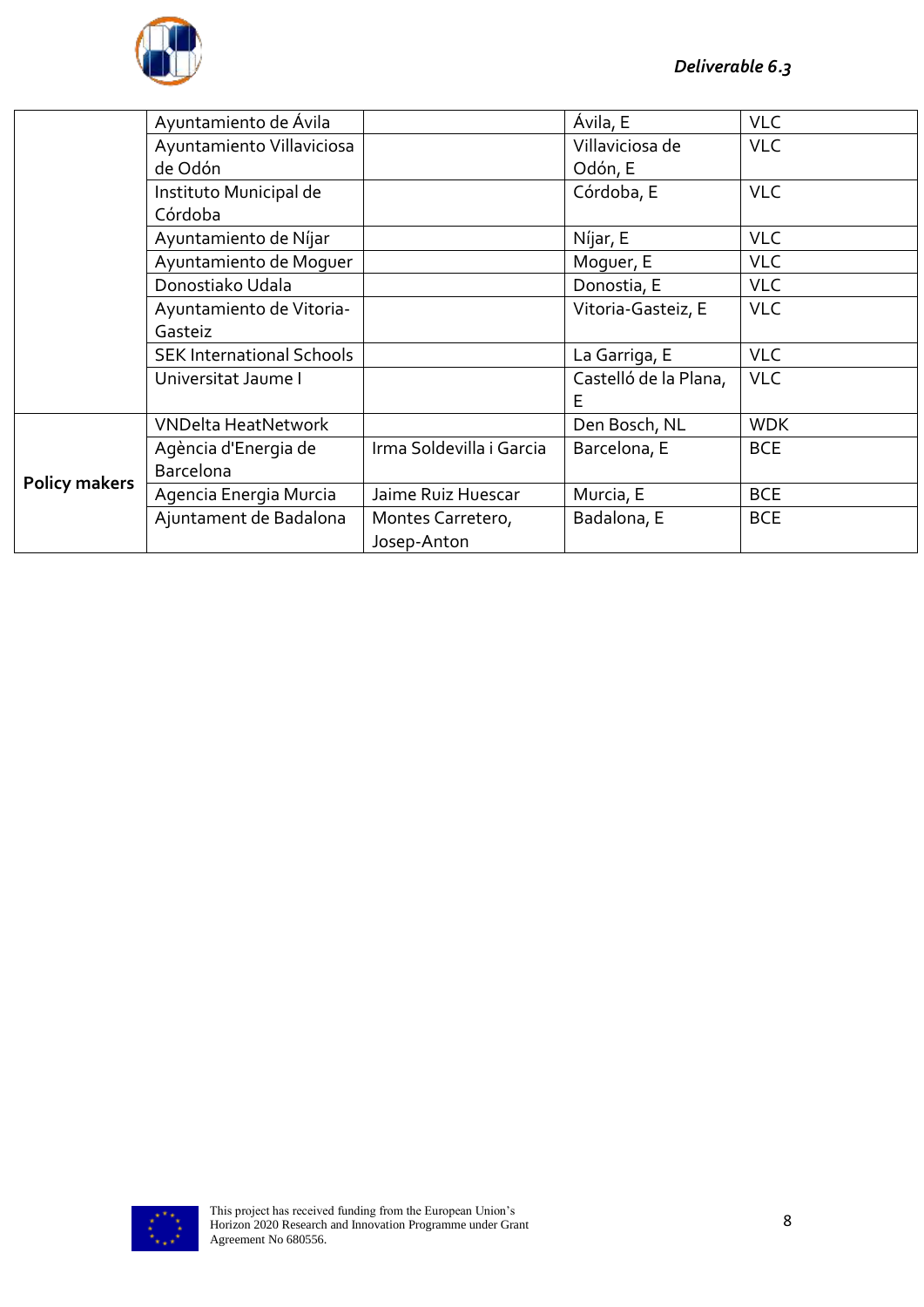

### <span id="page-10-0"></span>**2.3 Installation providers**

| Type/Sub-            | Organisation              | Key person                | Location         | <b>Relative CSU</b> |
|----------------------|---------------------------|---------------------------|------------------|---------------------|
| Type                 |                           |                           |                  | member              |
|                      | Evectra                   |                           | Barcelona, E     | <b>EDNW</b>         |
|                      | <b>Gas Natural Fenosa</b> | Silvia Sanjoaquin         | Barcelona, E     | <b>WATTIA</b>       |
|                      |                           | Javier Alvarez Mariño     |                  |                     |
|                      | <b>Choice Vaillant</b>    |                           | Derby, UK        | <b>CRBY</b>         |
|                      | <b>Glen Dimplex</b>       | <b>Stephen Patton</b>     | Craigavon, UK    | <b>ULSTR</b>        |
| <b>Manufacturers</b> | Ecomesh                   | Alejandro Del Amo         | Zaragoza, S      | <b>BCE</b>          |
|                      | <b>NOM Nieuwbouw</b>      |                           | Roosendaal, NL   | <b>WDK</b>          |
|                      | <b>EHPA</b>               |                           | Brussels, BE     | <b>WDK</b>          |
|                      | <b>FME Energy Storage</b> |                           | Brussels, BE     | <b>WDK</b>          |
|                      | Aiguasol                  | Angel Carrera             | Barcelona, E     | <b>BCE</b>          |
|                      | TTA - Trama               | Xavier Vallvé             | Barcelona, E     | <b>BCE</b>          |
|                      | Tecnoambiental            |                           |                  |                     |
|                      | Alliander                 |                           | Arnhem, NL       | <b>WDK</b>          |
|                      | <b>State Grid China</b>   |                           | Berlin, D        | <b>WDK</b>          |
| <b>Smart Grid</b>    | <b>VPS (Virtual Power</b> |                           | London, UK       | <b>CRBY</b>         |
| related              | Solutions)                |                           |                  |                     |
| companies            | Endesa                    |                           | Spain            | <b>EDNW</b>         |
|                      | Iberdrola                 |                           | Spain            | EDNW                |
|                      | WATT & VOLT               | <b>Nektarios Moraitis</b> | Greece           | <b>EDNW</b>         |
|                      | Circutor / Circontrol     |                           | Viladecavalls, E | <b>EDNW</b>         |
| <b>Installers</b>    | <b>IDP</b>                |                           | Barcelona, E     | <b>EDNW</b>         |
|                      | Urbaser                   |                           | Barcelona, E     | <b>EDNW</b>         |
|                      | <b>SOLIXI</b>             | Jyri Jaakkola             | Finland          | <b>EDNW</b>         |

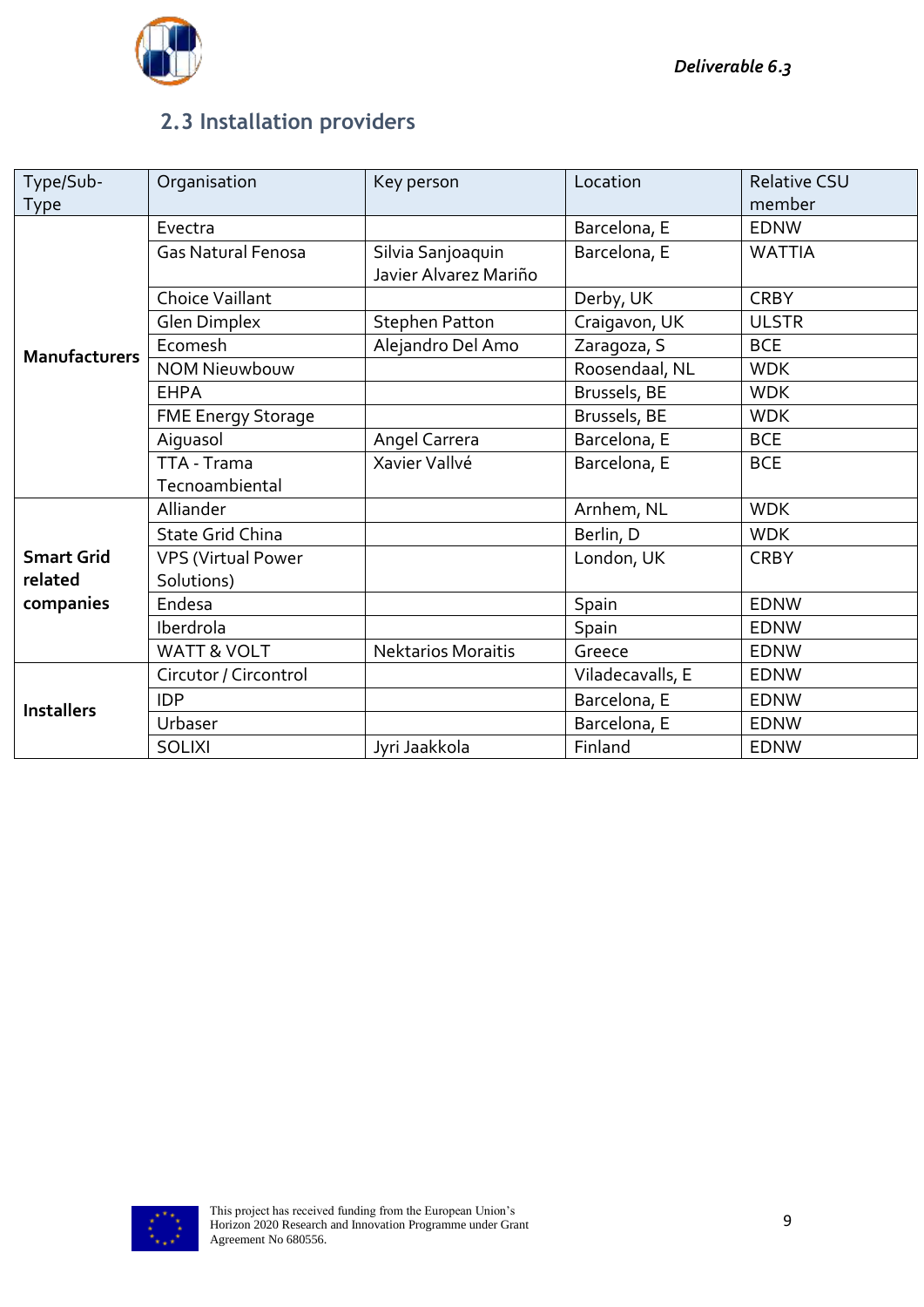

### <span id="page-11-0"></span>**2.4 Academia and research programs**

| Type/Sub- | Organisation                                                                                | Key person                          | Location                    | <b>Relative CSU</b> |
|-----------|---------------------------------------------------------------------------------------------|-------------------------------------|-----------------------------|---------------------|
| Type      |                                                                                             |                                     |                             | member              |
|           | <b>CIRCE</b>                                                                                |                                     | Zaragoza, E                 | <b>EDNW</b>         |
|           | <b>IREC</b>                                                                                 |                                     | Barcelona, E                | <b>EDNW</b>         |
|           | <b>I2CAT</b>                                                                                |                                     | Barcelona, E                | <b>EDNW</b>         |
|           | Cardiff University                                                                          |                                     | Cardiff, UK                 | <b>CRBY</b>         |
|           | Escola d'Arquitectura del<br>Vallès                                                         | Albert Cuchí                        | Sant Cugat del<br>Vallès, S | <b>BCE</b>          |
|           | Helmholtz Centre for<br><b>Environmental Research -</b><br>UFZ                              | Matthias Groß                       | Leipzig, D                  | <b>BCE</b>          |
|           | EHPA IMI - Institut<br>Municipal d'Informàtica                                              | Lamarca, Mariano                    | Barcelona, E                | <b>BCE</b>          |
|           | CIEMAT - Centro de<br>Investigaciones<br>Energéticas,<br>Medioambientales y<br>Tecnológicas | Quintana Jordan,<br>Cristina        | Madrid, S                   | <b>BCE</b>          |
|           | COST TU1205                                                                                 |                                     | Limassol, Cyprus            | <b>WDK</b>          |
|           | COST TU <sub>1303</sub>                                                                     |                                     | Brussels, B                 | <b>WDK</b>          |
|           | COST TU <sub>1403</sub>                                                                     |                                     | Luzern, CH                  | <b>WDK</b>          |
|           | Càtedra de Processos<br>Sosotenibles Industrials                                            | José Alberto Méndez<br>Lino Montoro | Girona, E                   | <b>WATTIA</b>       |

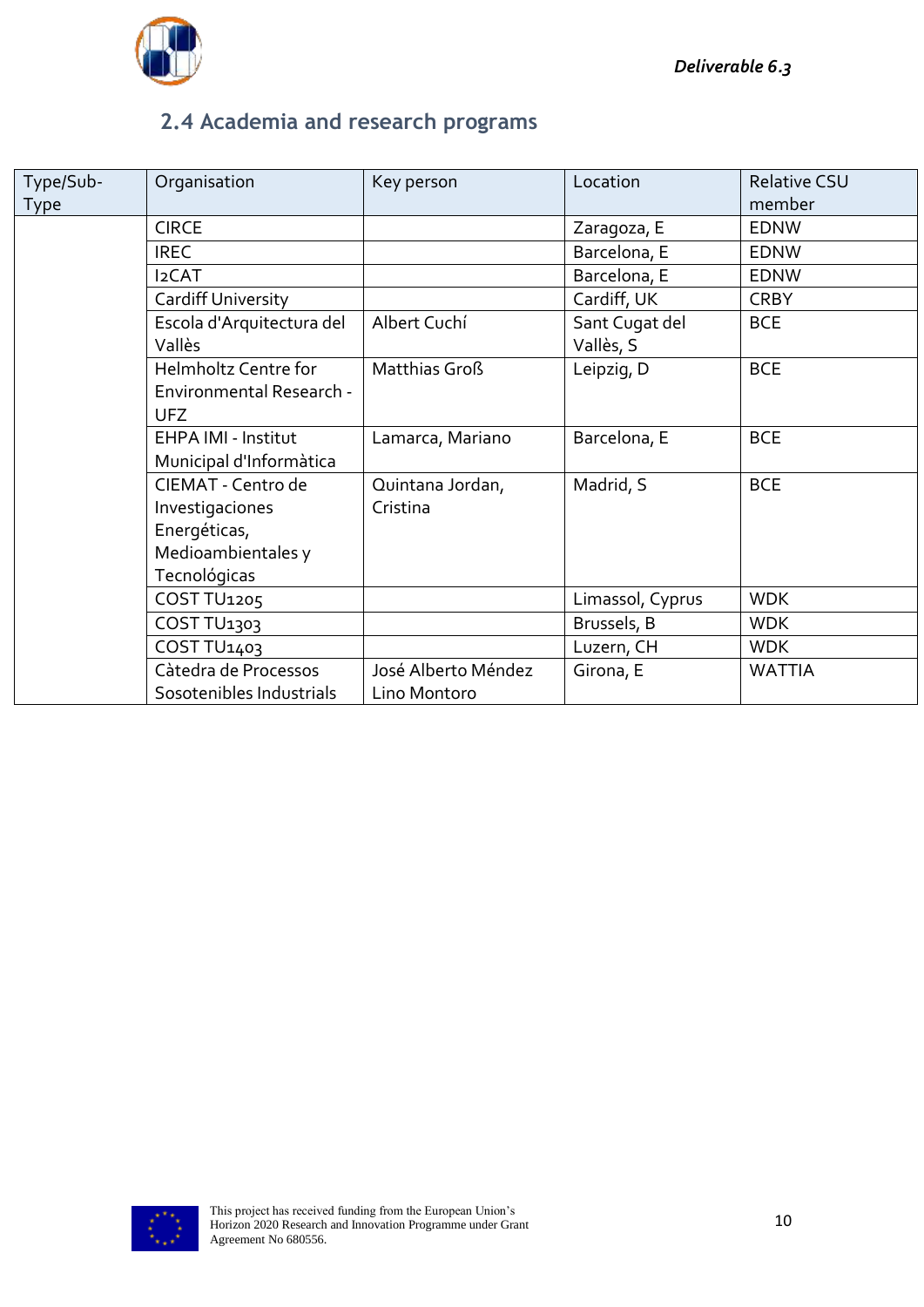### <span id="page-12-0"></span>**2.5 European Ecosystem**

| Type/Sub-Type             | Organisation                | Key person       | Location          | <b>Relative CSU</b> |
|---------------------------|-----------------------------|------------------|-------------------|---------------------|
|                           |                             |                  |                   | member              |
| Department of             | <b>EIT KIC Climate</b>      |                  | Utrecht, NL       | <b>WDK</b>          |
| <b>Energy/Environment</b> | EIT KIC InnoEnergy          |                  | Barcelona, E      | <b>WDK</b>          |
|                           | EIT KIC InnoEnergy          |                  | Eindhoven, NL     | <b>WDK</b>          |
|                           | <b>BEIS (Department of</b>  |                  | United Kingdom    | <b>CRBY</b>         |
|                           | Business, Energy and        |                  |                   |                     |
|                           | Industrial Strategy)        |                  |                   |                     |
|                           | Energy & Carbon             |                  | Northamptonshire, | <b>CRBY</b>         |
|                           | Management                  |                  | UK                |                     |
|                           | (Northamptonshire           |                  |                   |                     |
|                           | County Council)             |                  |                   |                     |
| <b>Public Agencies</b>    | <b>Nation Energy</b>        | <b>Brad Hook</b> | United Kingdom    | <b>CRBY</b>         |
|                           | Foundation                  |                  |                   |                     |
|                           | Innovate UK                 |                  | United Kingdom    | <b>CRBY</b>         |
|                           | Catapult                    |                  | United Kingdom    | <b>CRBY</b>         |
|                           | <b>EIP SCC Smart Cities</b> |                  | Brussels, B       | <b>WDK</b>          |
|                           | Interreg Europe             |                  | Lille, F          | <b>WDK</b>          |
|                           | Interreg NSR                |                  | Viborg, DK        | <b>WDK</b>          |
|                           | Interreg NEW                |                  | Lille, F          | <b>WDK</b>          |
|                           | Interreg 2 Seas             |                  | Lille, F          | <b>WDK</b>          |
|                           | Interreg VL                 |                  | Viborg, DK        | <b>WDK</b>          |

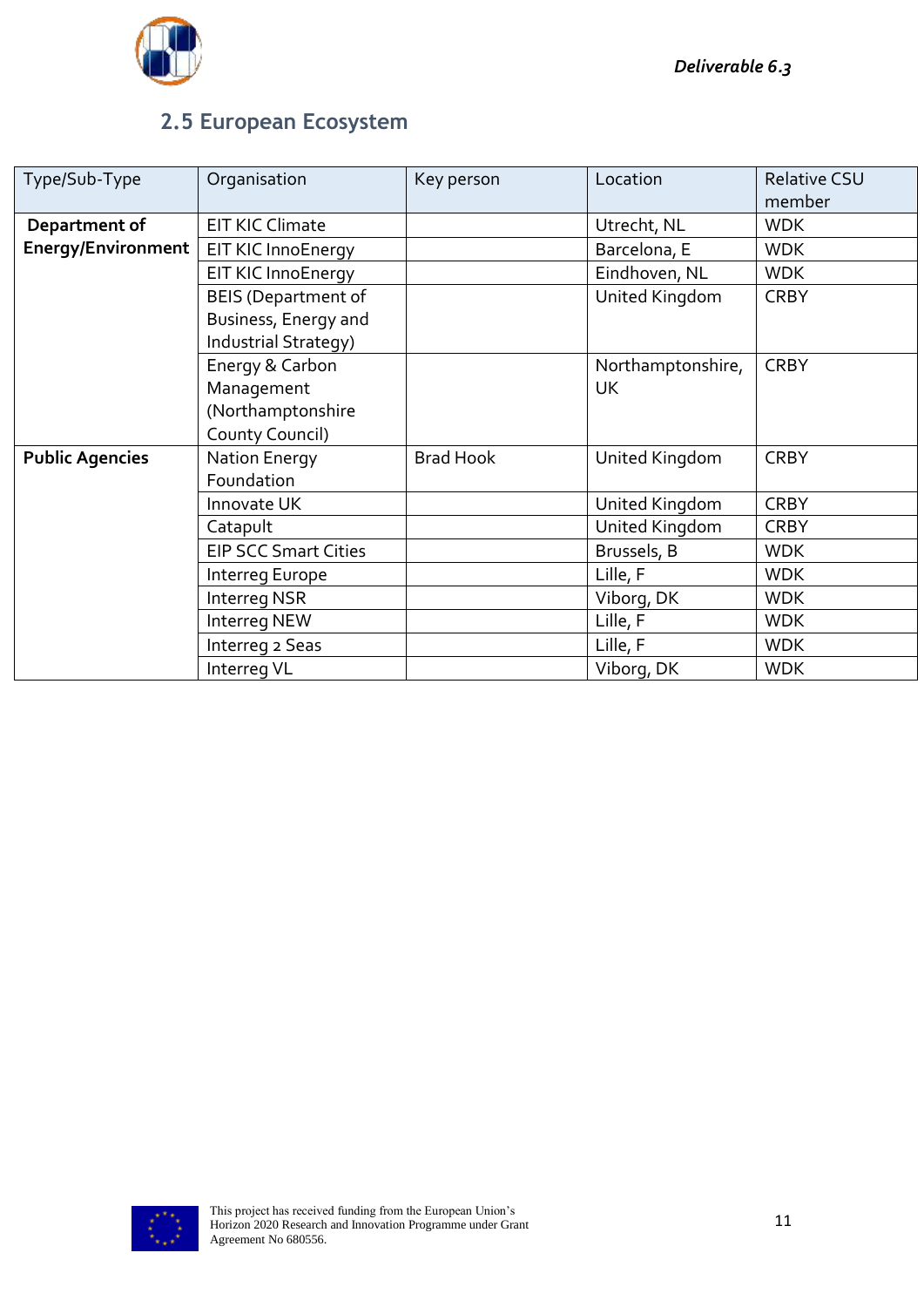

### <span id="page-13-0"></span>**2.6 Civil Society**

| Type/Sub-Type | Organisation           | Key person           | Location                | <b>Relative CSU</b><br>member |
|---------------|------------------------|----------------------|-------------------------|-------------------------------|
| <b>Media</b>  | <b>BBC Northampton</b> | <b>Martin Borley</b> | Northamptonshire,<br>UK | <b>CRBY</b>                   |
|               | Evening Telegraph      | Janet Bew            | Northamptonshire,<br>UK | <b>CRBY</b>                   |
|               | <b>Herald and Post</b> |                      | Northamptonshire,<br>UK | <b>CRBY</b>                   |
|               | Corby Radio            | Des Barber           | Corby, UK               | <b>CRBY</b>                   |

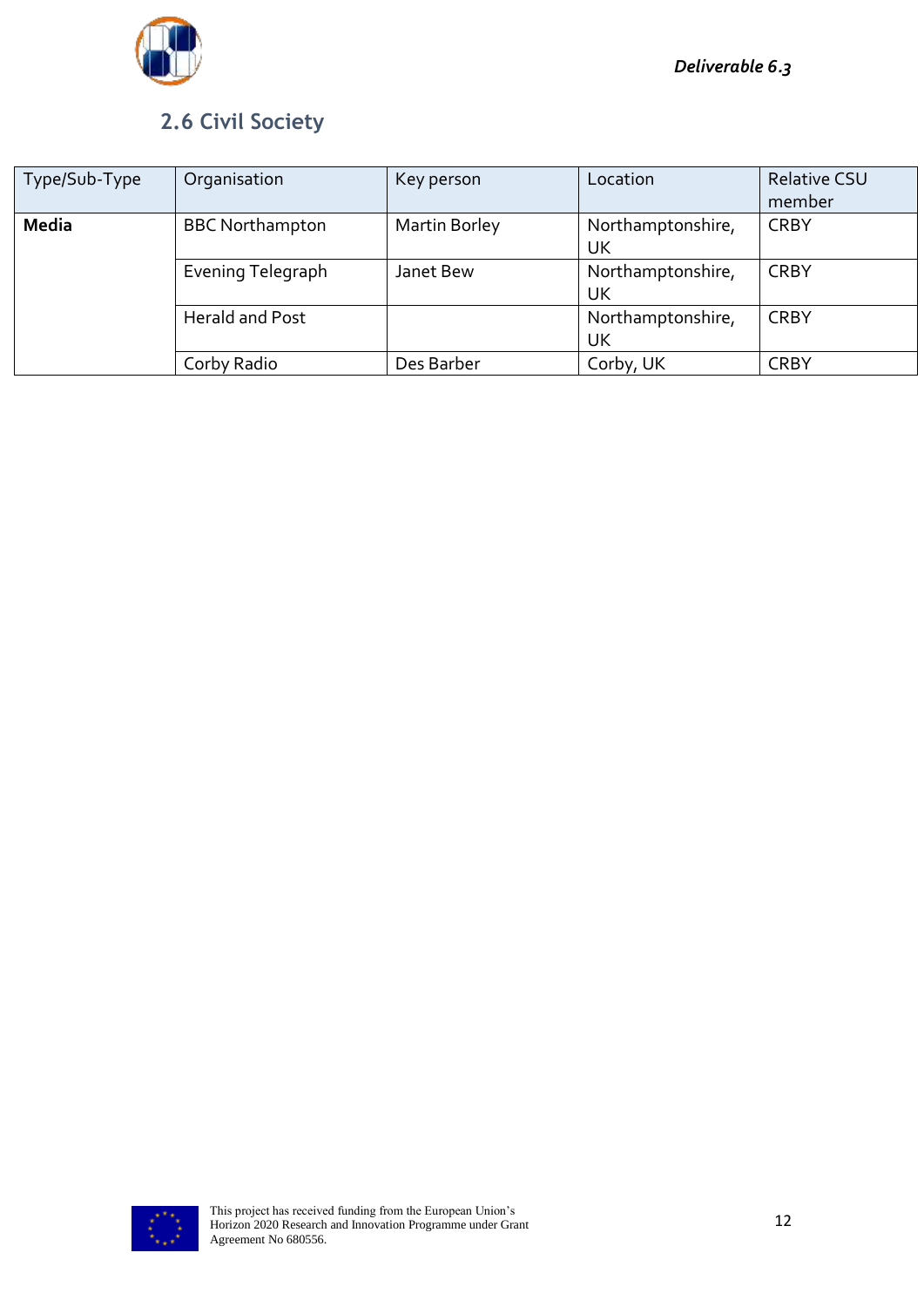

#### <span id="page-14-0"></span>**2.7 Twitter connections**

We started to build a digital identity during the first months of the project's life. It allowed us to widen the project's audience, and to reach our stakeholders groups. The Twitter account's purpose is also to disseminate our results to potential "channels of influence" and this explains why an important part of our connections applies to general public accounts. This bias towards public entities and media channels is also based on the previous analysis we had made, mapping the stakeholders and identifying the best channels to reach each of them.

| Type/Sub-types                | Contact                                                                          |
|-------------------------------|----------------------------------------------------------------------------------|
| <b>Building sector</b>        |                                                                                  |
| Architects                    | @GEYSER_SP; @greenarchs; @architectmag; @erickuster; @eurogolfdesign;            |
| Constructor groups            | @balfourbeatty;                                                                  |
| Retrofitting business         | @RESSEEPE; @NewTREND_EU; @retrofitme;                                            |
| <b>Urban Planners</b>         |                                                                                  |
| Organizations                 | @ANAH_Officiel; @LesCoopHlm; @UnionHlm; @HabintegNI; @HousingEurope;             |
| responsible of Public         |                                                                                  |
| Housing programs              |                                                                                  |
| Policy makers                 | @energycities; @nZEBchallenge; @MikeSchreiner; @JimHarris; @ajsantcugat;         |
|                               | @VassiliouEU; @MarieCDonnelly; @StollmeyerEU; @mariannethyssen;                  |
|                               | @Moedas; @vestager                                                               |
| <b>Installation providers</b> |                                                                                  |
| Manufacturers                 | @heatingatwork                                                                   |
|                               |                                                                                  |
| Smart<br>related<br>grid      | @EndeFEng; @tecnalia; @help2breathe; @GreenBiz; @cleantechnica; @SEIA;           |
| companies                     | @AWEA; @RedElectricaREE; @nationalgriduk; @enedis; @rte_france;                  |
|                               | @ecotricity; @GoodEnergy; @ofgem; @npowerhq; @OVOEnergy;                         |
|                               | @ieeesmartgrid; @sgconsumer; @SGIPnews; @NTS_SmartGrid;                          |
|                               | @SmartGridForMe; @Ecofys; @Flexitricity; @openenergi; @upsideenergy;             |
|                               | @amperexenergy; @BienVEnu_IDF; @Lavola1981; @Veolia; @CieloWigle;                |
|                               | @storage_ESA; @SenGOP_Floor; @EnergyStorageON; @BatteryTrends;                   |
|                               | @Energy_Monitor_; @RedesTV; @PowerGridEnergy;                                    |
|                               |                                                                                  |
| Academia/Research             | @lowup_h2020; @TESSe2b_Project; @H2020EE; @THERMOS_eu;                           |
| program                       | @TrainToNZEB; @cityfied_eu; @R2CITIES; @UlsterUni; @CSIC;                        |
| <b>European Ecosystem</b>     |                                                                                  |
| of<br>Departments             | @ADEME; @minetadgob; @mapamagob; @DefraGovUK; @EU_Commission;                    |
| Energy/Environment            | @ENERGY;                                                                         |
| <b>Public Agencies</b>        | The Innovation and Networks Executive Agency is in charge of project & financial |
|                               | management of EU co-funded programmes (@inea_eu); @CEERenergy;                   |
|                               | @BCN_Ecologia; @IRENA; @FBiodiversidad; @NaturalEngland; @EnvAgency;             |
|                               | @celsiuscity; @euenergyweek; @Energy4Europe; @H2o2oEE; @EUScienceInnov;          |
|                               | @EU_H2020; @EUW_live; @CORDIS_EU; @EU_BUILDUP ; @NASA_es;                        |
|                               |                                                                                  |